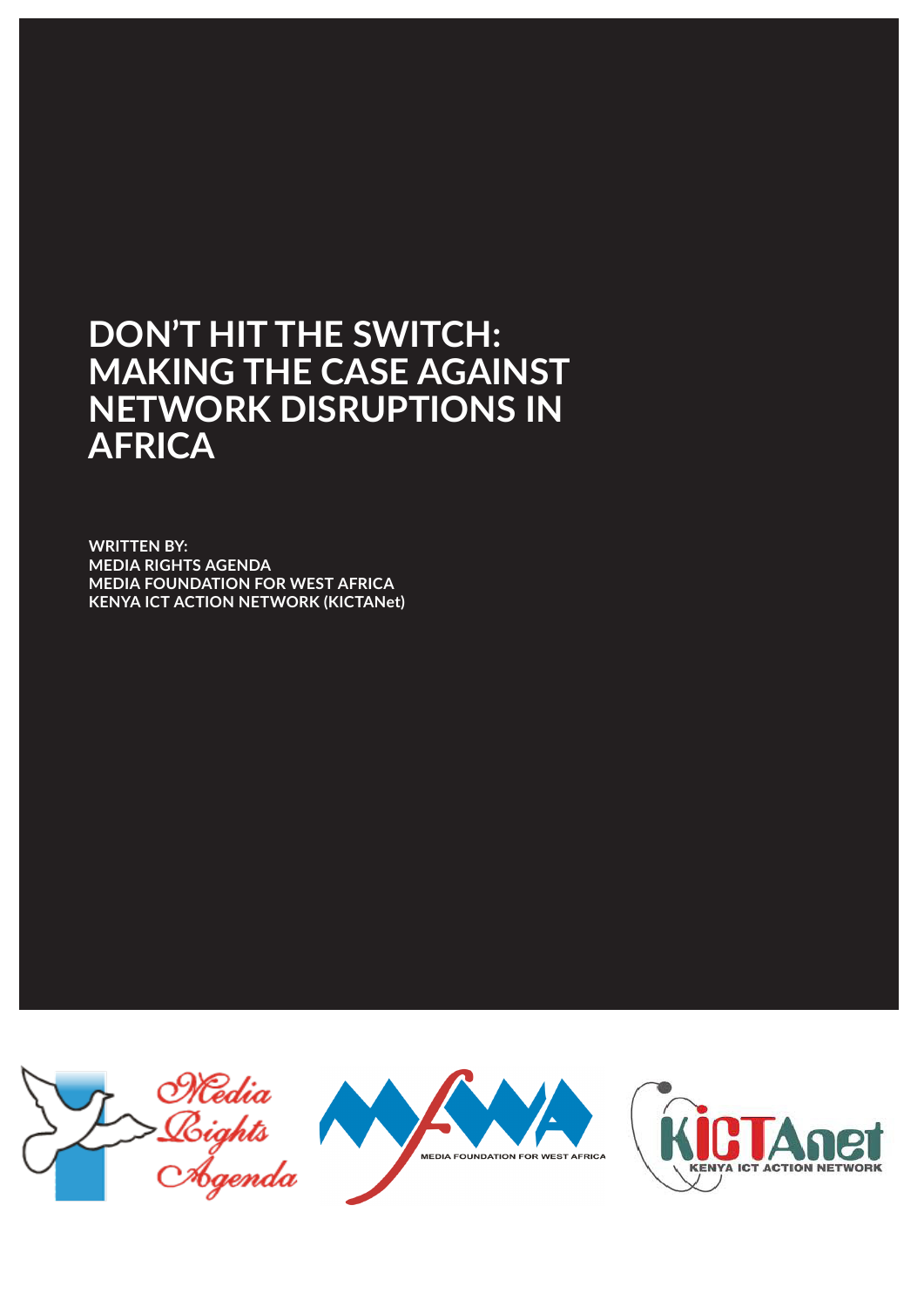#### **ACKNOWLEDGMENTS**

The authors wish to thank Sheetal Kumar and Richard Wingfield at Global Partners Digital for writing the introduction to the brief, and Arsène Tungali and Ashnah Kalemera for their helpful comments and feedback on its initial draft.

MAY 2017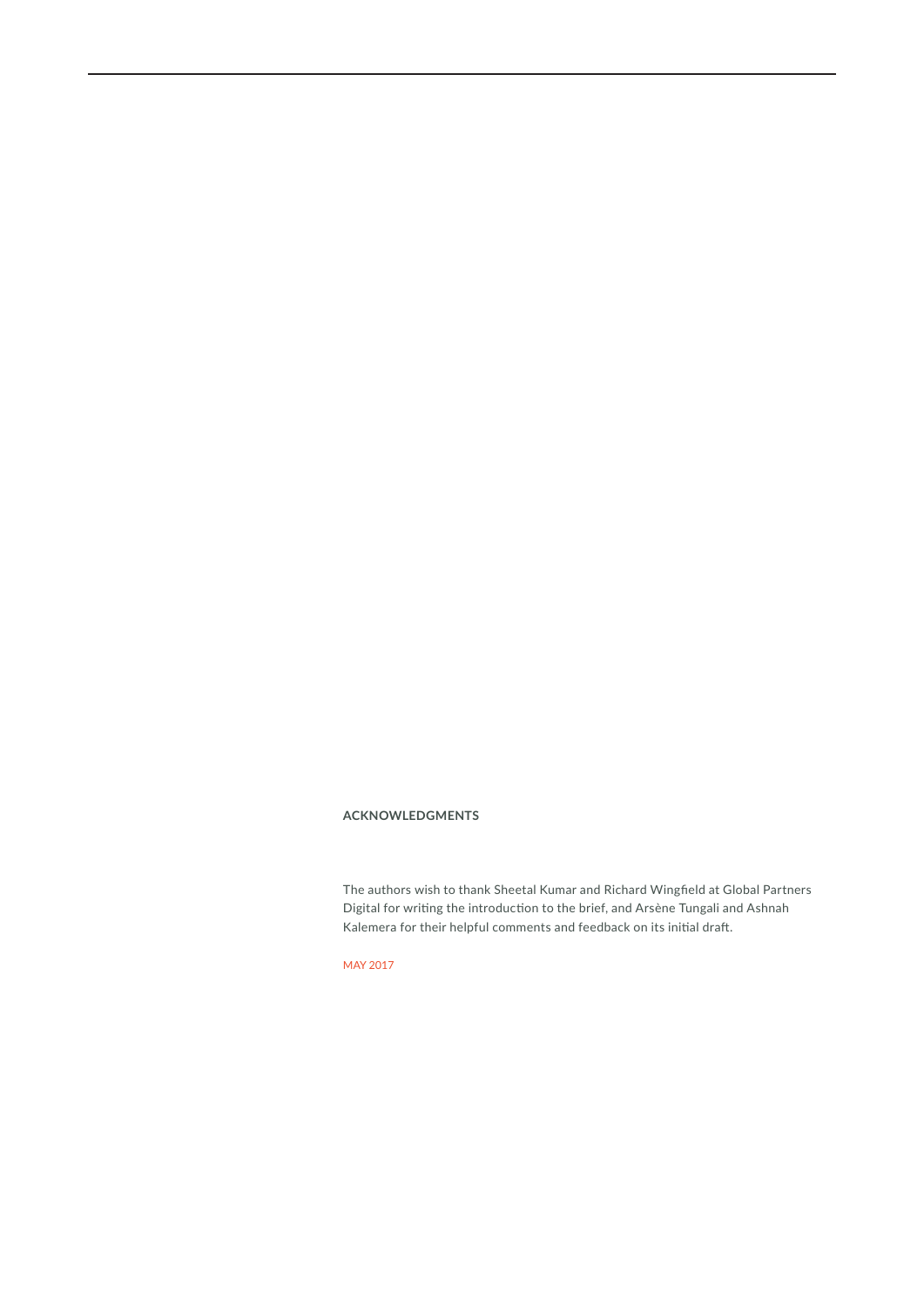# **CONTENTS**

| <b>INTRODUCTION</b>                                             |  |
|-----------------------------------------------------------------|--|
| THE HUMAN RIGHTS ARGUMENTS                                      |  |
| THE POLITICAL ARGUMENTS                                         |  |
| THE ECONOMIC ARGUMENTS                                          |  |
| <b>CONCLUSION AND RECOMMENDATIONS</b>                           |  |
| <b>ENDNOTES</b>                                                 |  |
| <b>ANNEX: RECORDED NETWORK DISRUPTIONS IN AFRICA SINCE 2011</b> |  |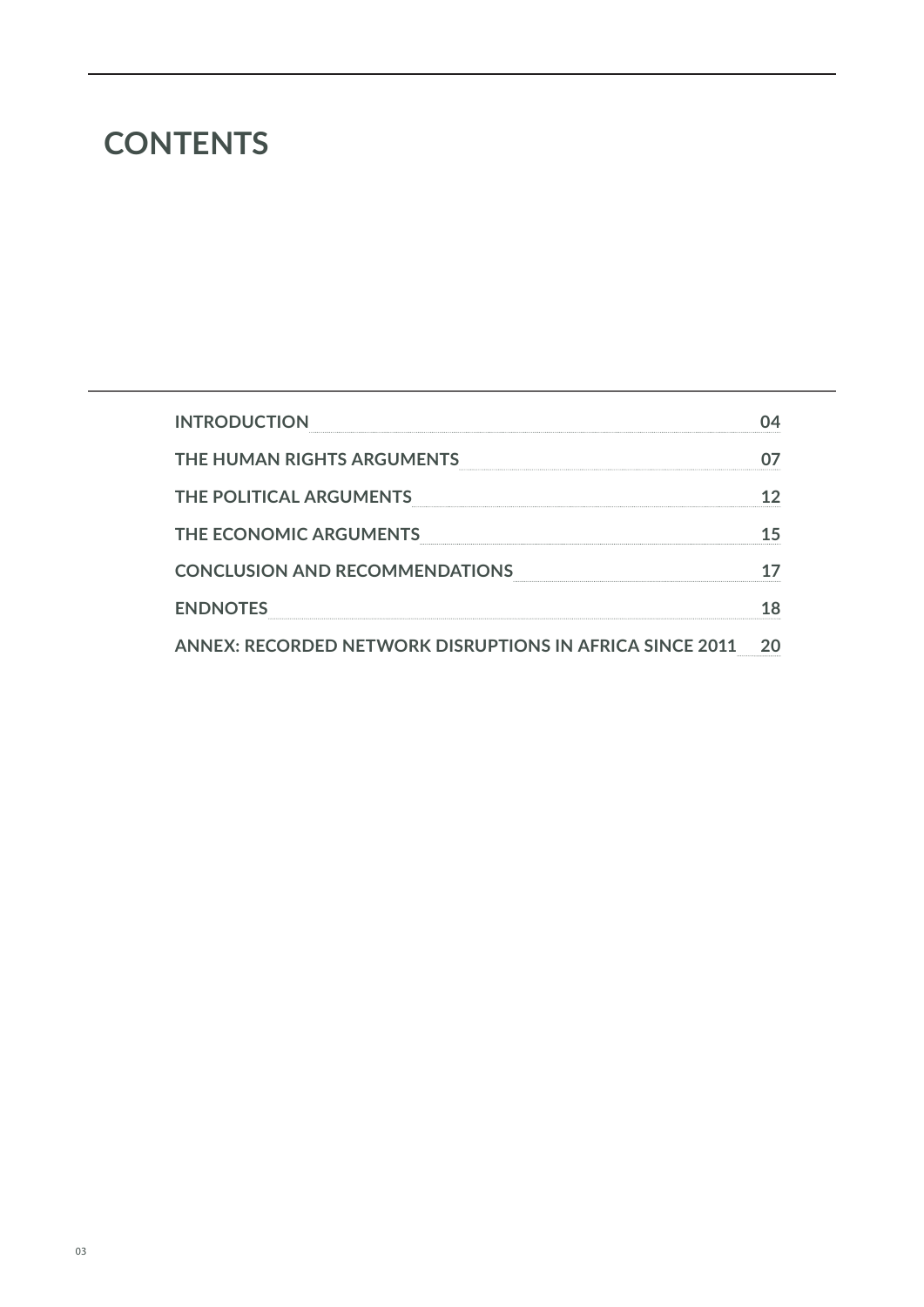## **INTRODUCTION**

#### **AIM OF THIS POLICY BRIEF**

The aim of this policy brief is to support informed advocacy by civil society organisations against network disruptions in Africa. Specifically, the brief aims to support informed advocacy by (a) increasing subject-matter knowledge on network disruptions and their implications for human rights and other policy and economic issues, and (b) providing arguments for use in advocating to policyand decision-makers, as well as other relevant actors such as private sector organisations.

#### **SUMMARY**

Network disruptions constitute serious violations of a range of universal human rights, including the rights to freedom of opinion, expression and access to information; and freedom of assembly and association. They also have a serious impact upon other rights such as freedom to participate in the government of one's country and the rights to work and to education. These rights are not only protected by international human rights law, but by African human rights instruments such as the African Charter on Human and Peoples' Rights.

Network disruptions also have impacts beyond just people's human rights, causing harm in a range of policy fields including security, education and health. Studies have shown that despite network disruptions often being 'justified' by governments on grounds of national security, such disruptions make people feel less safe and secure by making it difficult to access information and communicate with loved ones or emergency services. Disruptions can even aggravate political and social tensions and increase public unrest.

Finally, the role that the Internet plays in economic development is well recognised by the African Union and African governments through various regional and national strategies and infrastructural developments across the continent. Not only do network disruptions hamper this economic development, but they reduce countries' GDP and deter potential investors. Together, these impacts can cause significant economic harm to a country.

#### **THE CONTEXT**

Since 2011, network disruptions have taken place in a number of countries across the world, including in no fewer than 18 states in Africa, fully one third of the continent's 54 states.1 The motivations behind these disruptions have varied: some have taken place ahead of elections or presidential inaugurations to silence opposition political parties and their supporters, others at times of protest (or potential protest) to silence those who wish to demonstrate and air their views,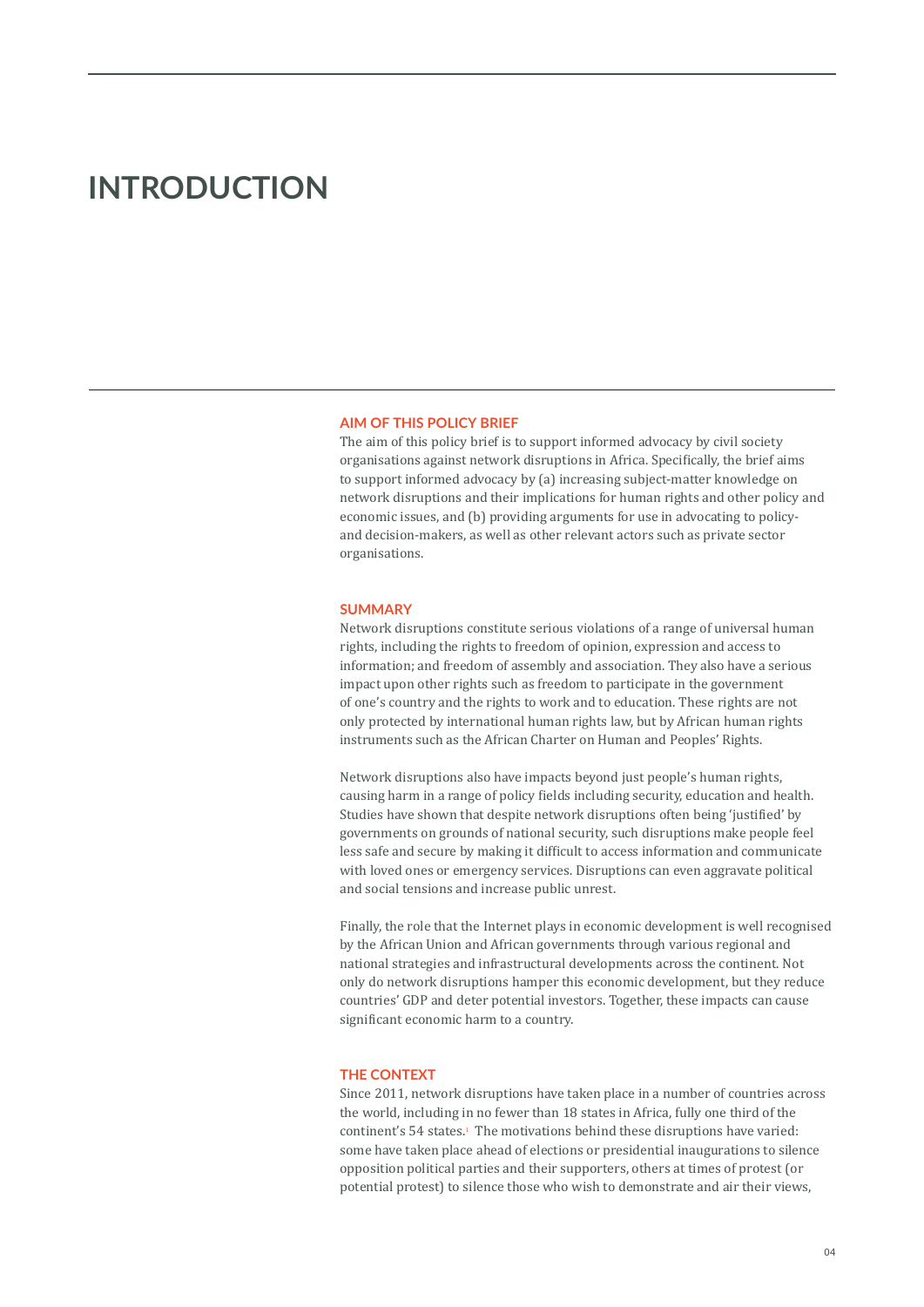others allegedly to prevent cheating during exams. Similarly, the scale and impact have varied: some disruptions have lasted just a few hours, others have lasted for weeks; while most have affected the entire country concerned, some have targeted particular regions; and while some disruptions only affected certain social media or VoIP calls, others have shut down the entire Internet.

Despite these differences, when viewed collectively, these disruptions present a clear pattern - and an increasing pattern - of governments in Africa disrupting networks for their own benefit, violating the human rights of the individuals affected, and with policy and economic consequences. Even in situations where governments face legitimate challenges - such as tackling cheating in exams or maintaining national security and public order - network disruptions are a fundamentally disproportionate response.

Such network disruptions have been condemned by, amongst others, the UN Human Rights Council2 the UN Special Rapporteur on the promotion and protection of the right to freedom of opinion and expression,<sup>3</sup> the African Commission on Human and Peoples' Rights,<sup>4</sup> the African Commission on Human and Peoples' Rights Special Rapporteur on Freedom of Expression and Access to Information,<sup>s</sup> the Freedom Online Coalition,<sup>c</sup> the Global Network Initiative and Telecommunications Industry Dialogue.<sup>7</sup> The economic costs of network disruptions have been highlighted by, amongst others, Deloitte® and the Center for Technology Innovation at the Brookings Institution.<sup>9</sup>

#### **States in Africa where network disruptions have taken place since 2011**



### **KEY:**

Red: Recorded disruptions since 2011 and in the last five years. Orange: Recorded disruptions since 2011 but none since. Green: No recorded disruptions since 2011.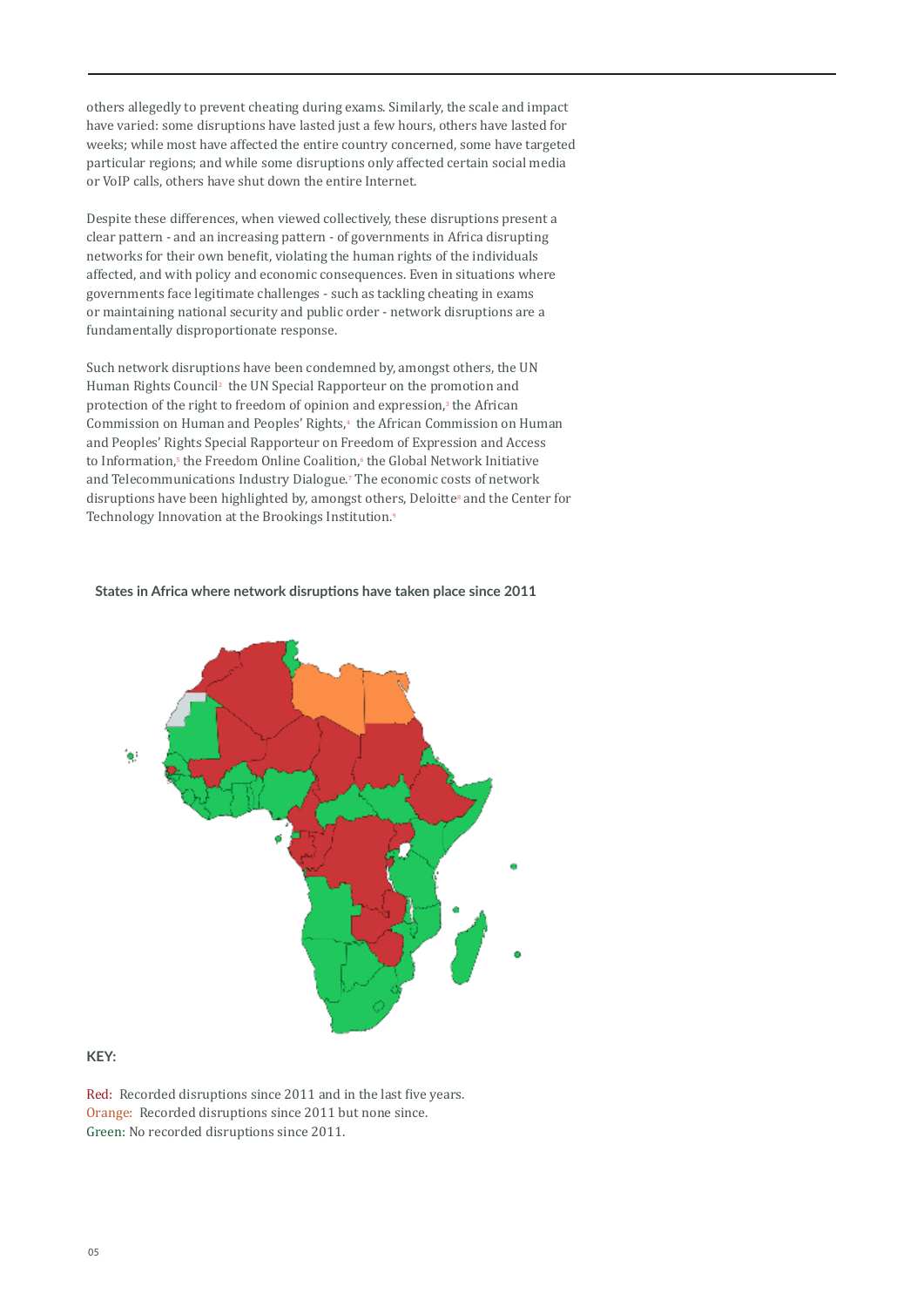#### **WHAT IS A "NETWORK DISRUPTION"?**

Although many different terms are used to cover the phenomenon (such as "Internet shutdown"), in this policy brief, we use the term "network disruption". By "network disruption", we refer to any intentional state or state-sanctioned shutdown, disruption or other limitation of the Internet, social media or other form of electronic communication.

**(1) Intentional:** The disruption must be intentional, rather than unintentional, accidental or as the result of forces or events outside of the control of the state.

**(2) State or state-sanctioned:** The disruption must be caused as a result of actions taken either by the state or by a non-state actor where such actions were mandated, authorised or sanctioned. "State" encompasses all state actors, including, but not limited to, government departments and agencies, law enforcement and security agencies and other public bodies such as regulators.

**(3) Shutdown, disruption or other limitation:** The effect of the actions taken must be to prevent, limit or restrict the ability of communities to communicate or access or disseminate information through the Internet or other electronic communications network. This includes, but is not limited to:

- Shutdowns (rendering inaccessible the Internet or another electronic communications network)
- Restrictions (rendering inaccessible part of the Internet or another communications network or one or more forms of electronic communication)
- Throttling (the intentional slowing of Internet services such that they become unusable or effectively unusable)

It does not matter whether the actions are taken at the physical layer, the connectivity and code layer or the applications layer. The definition does not, however, include actions taken at the content layer (such as censorship of certain websites).

**(4) Internet, social media or other form of electronic communications:** The disruption must be to the Internet or another form of electronic communication and thus (i) the access to or dissemination of information, or (ii) communication through electronic means. This includes, but is not limited to:

- The Internet
- Social media, such as Facebook and Twitter
- Instant messaging, such as WhatsApp and Telegram
- Mobile services, whether international and domestic
- Short Message Services
- Voice over Internet Protocol services, such as Skype and Viber
- Mobile money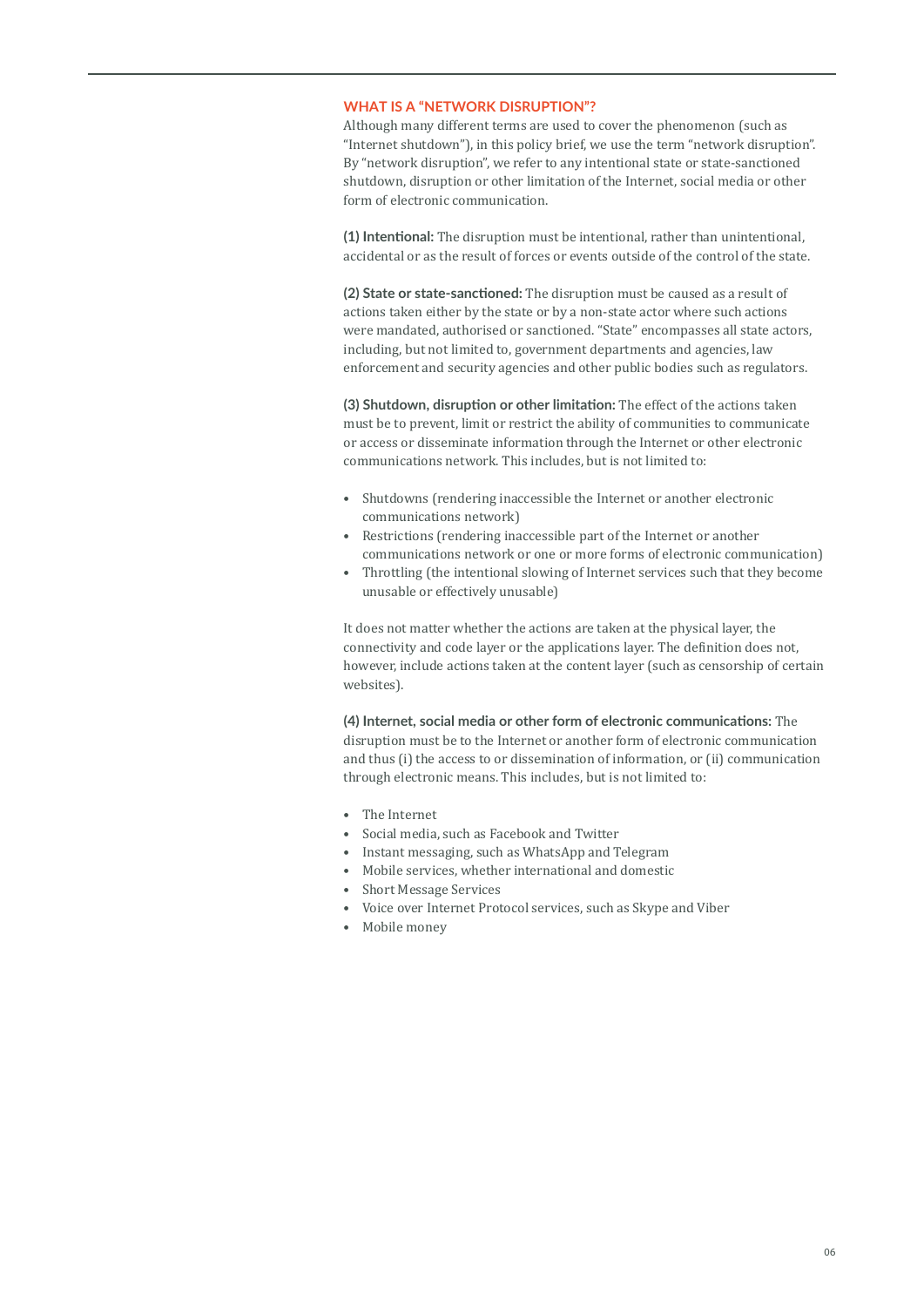# **THE HUMAN RIGHTS ARGUMENTS** # 1

#### **HUMAN RIGHTS**

The adoption of the Universal Declaration on Human Rights (UDHR) was a landmark achievement in defining what fundamental human rights are and setting "a common standard of achievements for all peoples and all nations".10 The UDHR comprises 30 Articles that set out the fundamental human rights that are to be protected universally and enjoyed by all human beings. Among these are the rights to freedom of opinion, expression and access to information; freedom of assembly and association; freedom to participate in the government of one's country; and the rights to work and to education. Specifically:

- **• Article 19:** "Everyone has the right to freedom of opinion and expression; this right includes freedom to hold opinions without interference and to seek, receive and impart information and ideas through any media and regardless of frontiers."
- **• Article 20:** "(1) Everyone has the right to freedom of peaceful assembly and association."
- **• Article 21:** "(1) Everyone has the right to take part in the government of his country, directly or through freely chosen representatives. (2) Everyone has the right of equal access to public service in his country."
- **• Article 23:** "(1) Everyone has the right to work, to free choice of employment, to just and favourable conditions of work and to protection against unemployment."
- **• Article 26:** "(1) Everyone has the right to education. Education shall be free, at least in the elementary and fundamental stages. Elementary education shall be compulsory. Technical and professional education shall be made generally available and higher education shall be equally accessible to all on the basis of merit."11

Even though the UDHR is not a legally binding document, it has inspired a number of international, regional and national legal frameworks. Two such legally binding instruments are the International Covenant on Civil and Political Rights (ICCPR) and the International Covenant on Economic, Social and Cultural Rights (ICESCR). Articles 19(1) and (2), 21, 22 and 25 of the ICCPR reiterate the provisions made under Articles 19, 20 and 21 of the UDHR. Similarly, Articles 6(1) and 13(1) of the ICESCR recapitulate the provisions in Articles 23(1) and 26(1) of the UDHR. Thus, both the ICCPR and ICESCR make the rights to freedom of expression, access to information, peaceful assembly and association, the rights to participate in government, to work and to education legally binding. Incidentally, almost all African countries have either signed or ratified these internationally binding instruments.

In line with the international provisions in the UDHR, the ICCPR and the ICESCR, the Declaration of Principles on Freedom of Expression in Africa (DPFEA)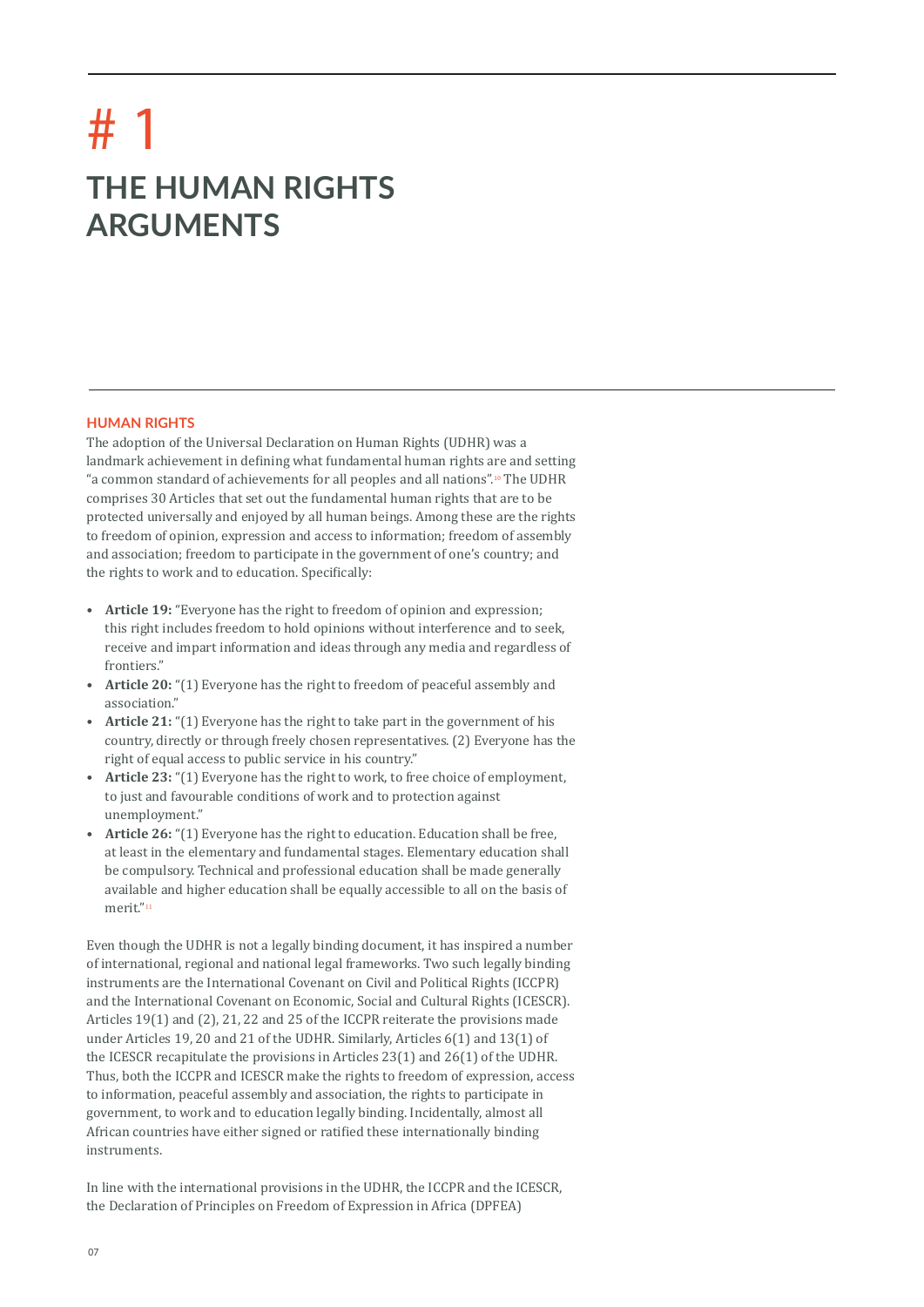and the African Charter on Human and Peoples' Rights (African Charter) also make provisions that guarantee the rights and freedoms of the people in Africa. Articles I and IV of the DPFEA guarantee freedom of expression using any form of communication and access to information respectively. Article XIII(1) calls for review of all criminal restrictions on content and (2) states that "Freedom of expression should not be restricted on public order or national security grounds unless there is a real risk of harm to a legitimate interest and there is a close causal link between the risk of harm and the expression."

The African Charter also makes provision for the right to freedom of expression and access to information, freedom of association and assembly, the right to participate freely in the government of one's country, and the right to education under Articles 9, 10(1), 11, 13(1) and 17(1) respectively. The Charter also provides for collective (people's) rights such as equality of all peoples (Art.19), selfdetermination (Art.20), collective property (Art. 221), sovereignty (Art.23) and the environment (Art. 24).

Human rights are exercised and enjoyed by people in different ways and forms, including through various media. One medium that has been recognised as an enabler of human rights, particularly freedom of expression and access to information, is the Internet, along with other telecommunications services. In line with this recognition, United Nations Human Rights Council Resolution A/ HRC/RES/32/13, affirms that "the same rights that people have offline must also be protected online, in particular freedom of expression, which is applicable regardless of frontiers and through any media of one's choice, in accordance with Article 19 of the Universal Declaration of Human Rights and the International Covenant on Civil and Political Rights."12 The Resolution, thus, seeks to create an enabling environment that facilitates the exercise and enjoyment of fundamental human rights on the Internet.

Also, "[r]ecognizing the importance of the Internet in advancing human and peoples' rights in Africa, particularly the right to freedom of information and expression"13 the African Commission on Humans and Peoples' Rights at its 59th Ordinary Session adopted a resolution on the Right to Freedom of Information and Expression on the Internet in Africa.<sup>14</sup> This Resolution re-emphasises the important role the Internet plays in the exercise of the fundamental human rights to freedom of information and expression as enshrined in Article 9 of the African Charter and in other international human rights instruments as detailed above.

The African Declaration on Internet Rights and Freedoms, a Pan-African initiative that promotes human rights standards and principles of openness in Internet policy formulation and implementation, acknowledging the critical role the Internet plays as an enabler of human rights, elaborates principles that are necessary to uphold human and peoples' rights on the Internet.15 The Declaration corroborates provisions in the African Charter, the DPFEA, the ICCPR and the UDHR concerning the exercise of freedom of expression, assembly and association, access to information; and, in addition, the rights to development and access to knowledge. These provisions make free and open access to the Internet an imperative, and thus, any form of network disruption, constitutes an affront to the exercise of these rights.

In addition to these international and regional provisions, most African countries have national constitutions that guarantee the protection and respect of these rights, which ordinarily should also make it possible for the rights to be enjoyed online. It is, therefore, unfortunate that despite the legal obligations to protect and respect the rights in the 18 countries cited in the Annex, network disruptions still occur.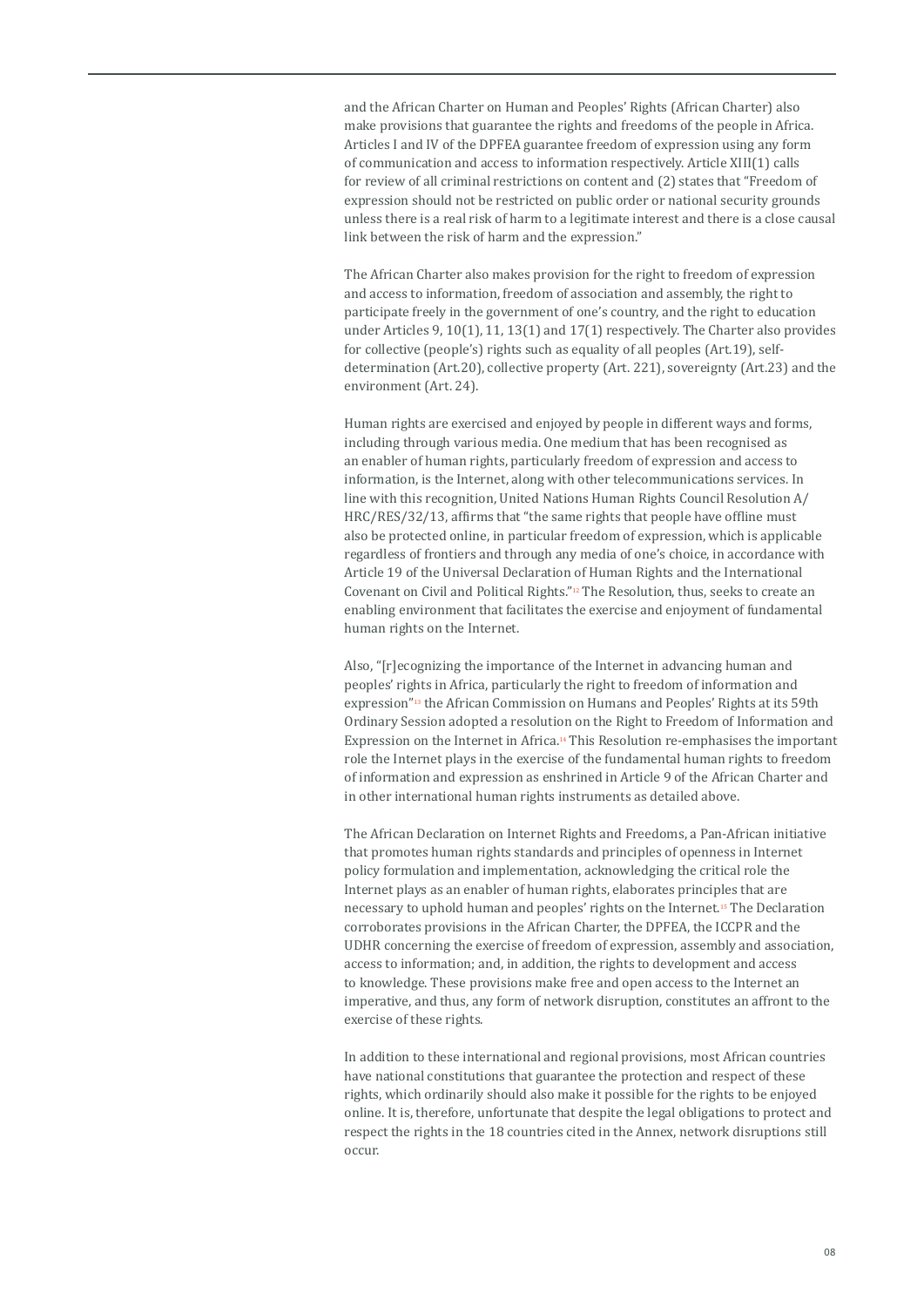### **THE ROLE OF THE INTERNET AS AN ENABLER OF HUMAN RIGHTS**

Together, the various international declarations, covenants, treaties and resolutions set out above highlight the important fact that the Internet is indispensable in the exercise and enjoyment of human rights. Therefore, any form of network disruption hinders the full realisation of human rights online.

Freedom of expression is a vital prerequisite for demanding and maintaining an open society that ensures that people are informed and enlightened and are able to express their opinions and participate in public life. Freedom of expression and access to information also enable people to participate in governance processes in their respective countries and hold public officers to account. Through the Internet, people are able to exercise these rights to make political demands, hold the government accountable for its actions, join and form groups and associations, and mobilise people for action irrespective of demography or geo-location, as was witnessed, for example, during the uprising across the Arab region. Most significantly, the Internet provides an alternative avenue of expression for marginalised voices thereby empowering them to contribute to national debates and participate in public life.

The Internet also enables the realisation of social, cultural, political and economic development for individuals, governments, businesses, the academic community, and other groups and institutions. Through the Internet and other telecommunications networks, people are able to assert their right to education (formal and informal) using online educational facilities and services and general information online. Several people have also been able to turn their political fortunes around using social networking applications. Former United States President, Barack Obama, demonstrated this in his 2008 campaign.16 The 2015 presidential elections in Nigeria is another example of how the Internet and other ICTs can be deployed in political life. For example, candidate Buhari used social media to rebrand himself and biometric technology facilitated the voting process which was largely adjudged free and fair.<sup>17</sup>

The Internet and network applications have also been a major source of employment. They have broadened the frontiers of creativity and innovation and empowered many, especially the youth, to develop applications to respond to the needs and challenges of several spheres of life.

Under the pretext of national security, stability and peace, governments across the globe adopt network disruptions as mechanisms to cow free speech and voices of dissent and exert some control over the flow of information particularly during important national events such as elections or protests. Such governments, however, lose sight of the fact that they have a duty and responsibility not only to ensure the security and stability of their states, but also to ensure that the rights and freedoms of their citizens, as guaranteed in national constitutions and regional and international treaties and covenants, are protected and respected. This is a clear indication that governments and other authorities, including intermediaries, cannot and should not at any point seek to justify network disruptions under the pretext of national security when governments also have an obligation to protect the rights of their citizens. Frank La Rue, the former UN Special Rapporteur on the promotion and protection of the right to freedom of opinion and expression, has said, for example, that cutting people off from the Internet, "regardless of the justification provided" will be a disproportionate restriction on the right to freedom of expression.18

### **IMPLICATIONS OF NETWORK DISRUPTIONS ON HUMAN RIGHTS**

Network disruptions stifle sustainable growth and hamper inclusiveness of, particularly, marginalised groups in information sharing and in the decisionmaking processes.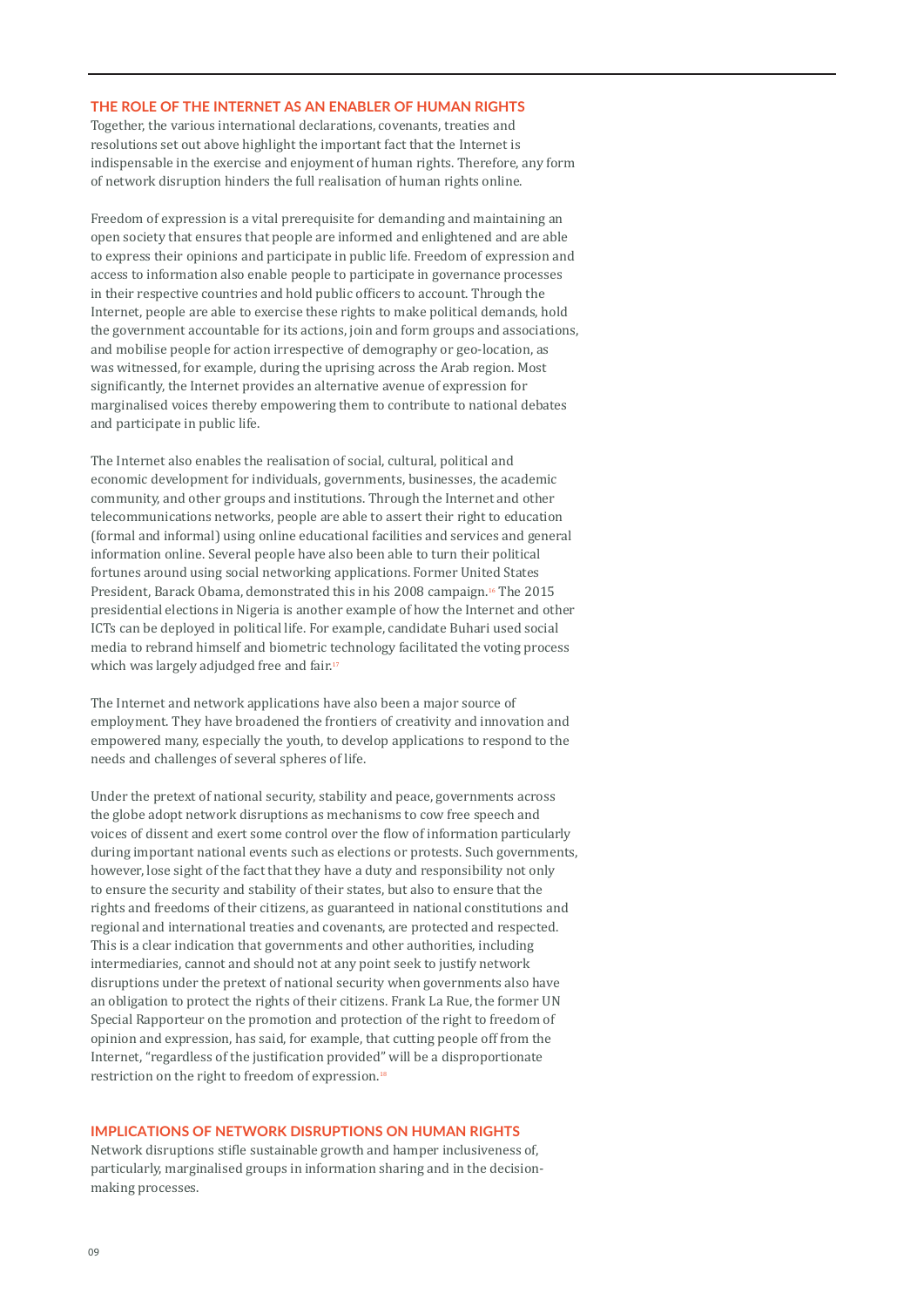As an enabler of the exercise and enjoyment of human rights, any form of Internet or network shutdown, disruption or limitation has far-reaching ramifications. In a statement delivered at the 53rd Ordinary Session of the African Commission on Human and Peoples' Rights in Banjul, The Gambia, the Arid Lands Institute noted, "[w]hat distinguishes humans from animals is not [only] the capacity to think but the capacity of humans to express what they think in speech and writing. If that capability is deprived, humans are reduced to the level of animals."<sup>19</sup> This statement, to a large extent encapsulates the harms of denying people the right to express themselves, be it offline or online.

Network disruptions deny people the right to freely express themselves, participate in public life and in the government of their own country as provided for under the international human rights instruments and the African Charter. During The Gambia's 2016 election, for instance, the Internet and international telephony services were shut down. With the exception of the few who were able to use alternative tools and platforms, many Gambians were denied access to information, the freedom to express themselves and report on happenings around the elections and even unrelated subjects.

Network disruptions also deny access to information. Internet availability and accessibility enables people to get information on several subjects depending on their needs and interests. Disruption in network services at any point in time, be it political electioneering or any other period, therefore, denies people the opportunity to access information for their enlightenment, education, health, political participation, demand for transparency and accountability in governance and information to take safety precautions in precarious situations.

#### **CASE STUDY OF NJI COLLINS GBAH FROM CAMEROON**<sup>22</sup>

In two years, through the power of the Internet and other sources, 17-year old Nji was able to acquire knowledge on how to code which enabled him to contest in Google's annual coding competition in 2016. However, just a day after the deadline for submission, Internet connectivity in his hometown, Bamenda (370 km) from Yaoundé, Cameroonian capital), was cut off by the government forcing Nji to move to the capital in order to stay connected and stay on top of his game.

"I wanted to get a connection so I could continue studying and keep in touch with Google", Nji told the BBC.

Nji is determined to work hard and build knowledge on artificial intelligence, neural networks and deep learning so he can "develop [his] own model for data compression, using deep learning and machine learning", he says. However, with Internet connectivity disrupted in his hometown, how does Nji make his dream of working at the Silicon Valley headquarters one day become a reality when he returns to Bamenda?

Nji's story typifies the day-to-day experience and impact of the disruptive nature of network disruptions in the lives of affected individuals and how such acts impact fundamental rights to access information, education, and personal and economic development. If the network shutdown in Bamenda had occurred earlier, Nji would not have been able to have access to information to educate himself and build his knowledge on how to code. He would not have been able to participate in the Google challenge and the hopes and personal ambitions of this determined young African would have been dashed.

> Another worrying impact of network disruptions is their effect of limiting participation and inclusiveness.at individual and collective level. In the absence of connectivity, state authorities are more easily able to take arbitrary decisions, manoeuvre and push their agenda with little or no involvement and/or resistance from the public. This excludes many from decision-making and governance processes. It also disempowers people in mobilising online to push a cause that governments consider unfavourable. In the Democratic Republic of Congo, for instance, the government shut down the Internet and SMS services to prevent protesters from using those services to mobilise and plan for protests against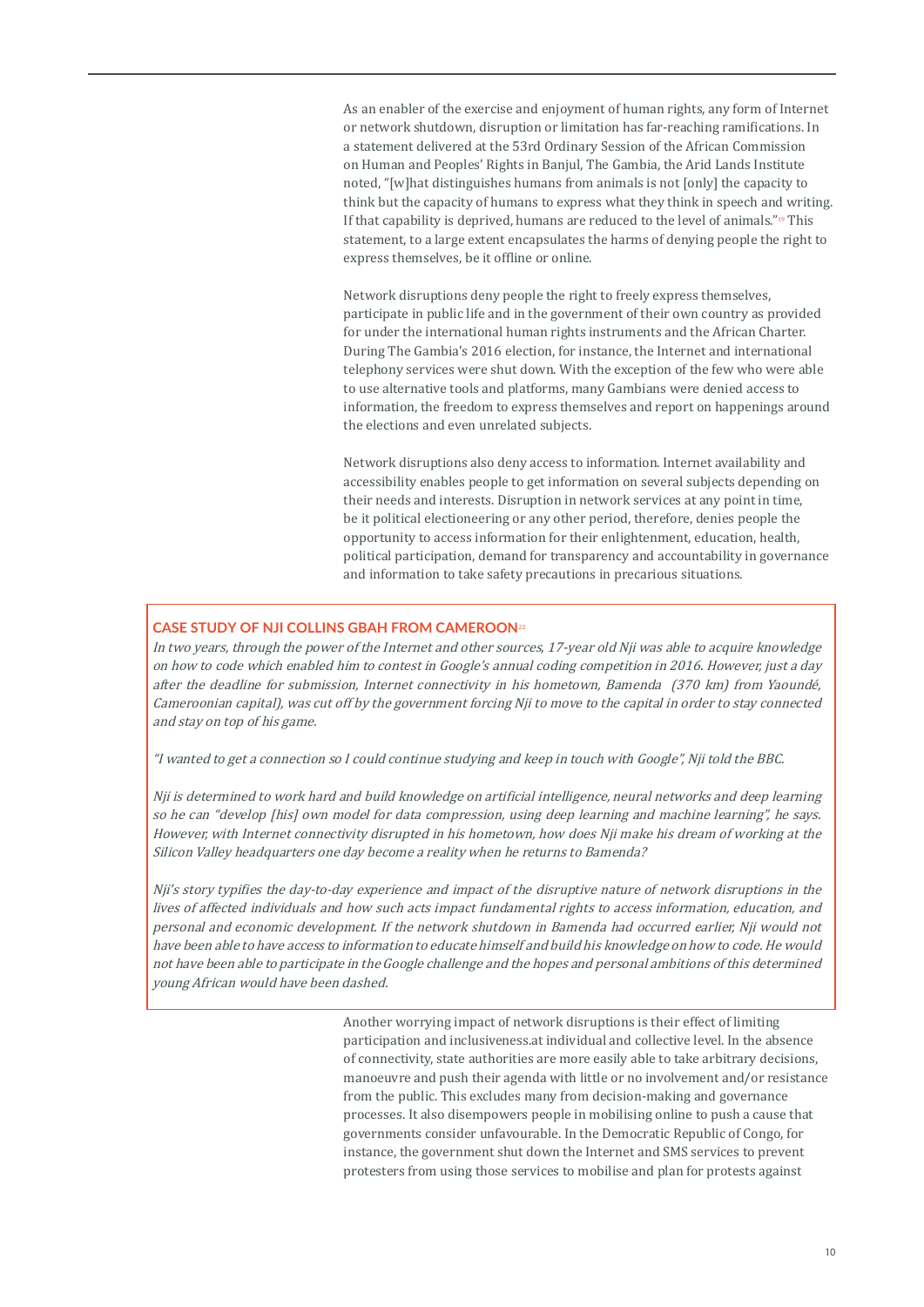certain issues.20 The network disruption in some parts of Cameroon in the first quarter of 2017 is another example of how governments use network disruptions to disempower voices of dissent. The Cameroonian government decided to impose the use of French language in schools and courts in the North-west and Southwest regions of Cameroon. This resulted in mass protests from these Anglophone regions. In response, the government shut down the Internet to demobilise and silence the protestors. <sup>21</sup> Disrupting the Internet in specific regions raises concern about the collective rights of people in those regions.

Today, through the Internet and associated technologies, many people who would otherwise not have formal education are able to enrol in online educational programmes from basic level to doctoral level in subjects ranging from archaeology to zoology. When the Internet is disrupted at any point in time, the educational aspirations of such people and many more are disrupted temporarily or jeopardised permanently. They also interfere with telemedicine or e-health services which deny individuals and healthcare providers access to experts in the delivery of health services which is critical to the many developing countries in Africa where experts in specialised health cases are very few or non-existent. And with cloud computing and the increasing storage of patient's data online, interruption in network services, whether full or partial, has dire consequences on healthcare delivery.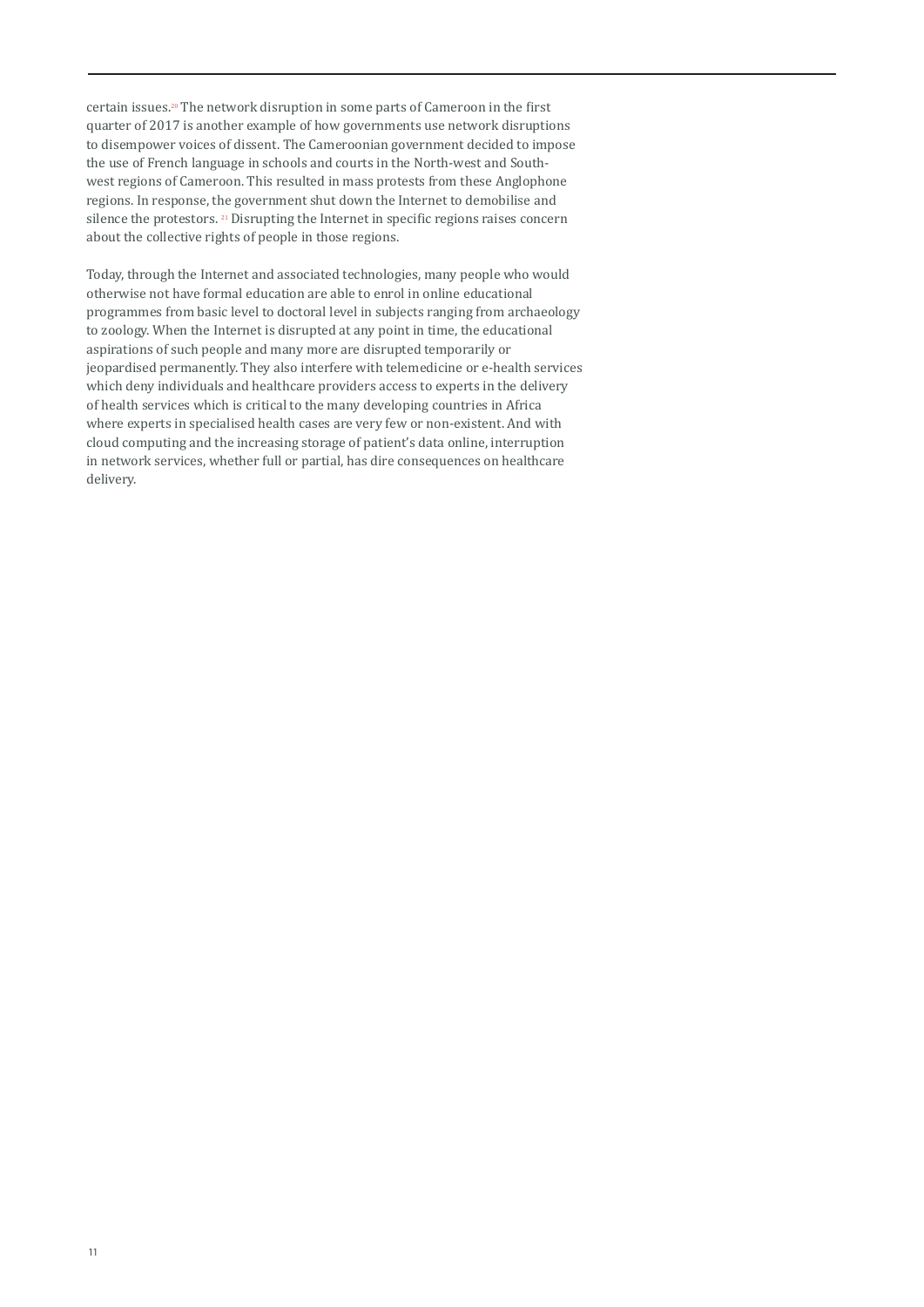# **THE POLITICAL ARGUMENTS** # 2

Although national security is the most frequently invoked justification by governments around the world for network disruptions, the matter remains extremely problematic even under those circumstances. Whether done as a response to a genuine national security situation or simply as an excuse to suppress dissent or repress other rights, as is frequently the case, network disruptions have been proven as more likely to cause greater harm than good for the security of any nation and its people.

For instance, in 2013, the Nigerian military shut down mobile telephone services in three states in the north-east of the country, namely Adamawa, Borno and Yobe States, as part of its counter-terrorism operations against the Islamic militant and insurgent group, known as Boko Haram. The stated rationale for this was to disrupt Boko Haram's communication capacity, particularly its ability to use mobile telephony to plan, coordinate and launch terrorist attacks.

However, because most Nigerians access the Internet and Internet services through their mobile phones and through telecommunication companies, the measure also cut off Internet access for most Nigerians in the north-east region.

The Nigerian military claimed that its objectives in cutting off telecommunication services in the north east were realised. But it is difficult to understand how this can be true. The reality was that not only did terrorist attacks by Boro Haram insurgents continue throughout the period when telecommunication services were cut off, in many instances such attacks intensified.

A study entitled "Silencing Boko Haram: Mobile Phone Blackout and Counterinsurgency in Nigeria's Northeast region"23 indicated the disruption of telecommunication services impacted people on different levels.

According to the report, although the disruption did not affect social relationships, as individuals evolved coping and circumventing strategies, it nevertheless impacted the patterns in which the relationships were expressed and also caused frustration. It added that a general theme that emerged from its focused group discussions was that the disruption occasioned a feeling of insecurity.

This finding is consistent with the outcome of other research which established that disruptions imposed in the name of national security have the opposite effect on the people who are cut off from communications platforms and online resources. Studies show that when people are cut off from communication platforms, they do not feel secure or safe as they are unable to determine what is going on, they cannot access important news and information, they cannot reach emergency services and they cannot check in on their loved ones.<sup>24</sup>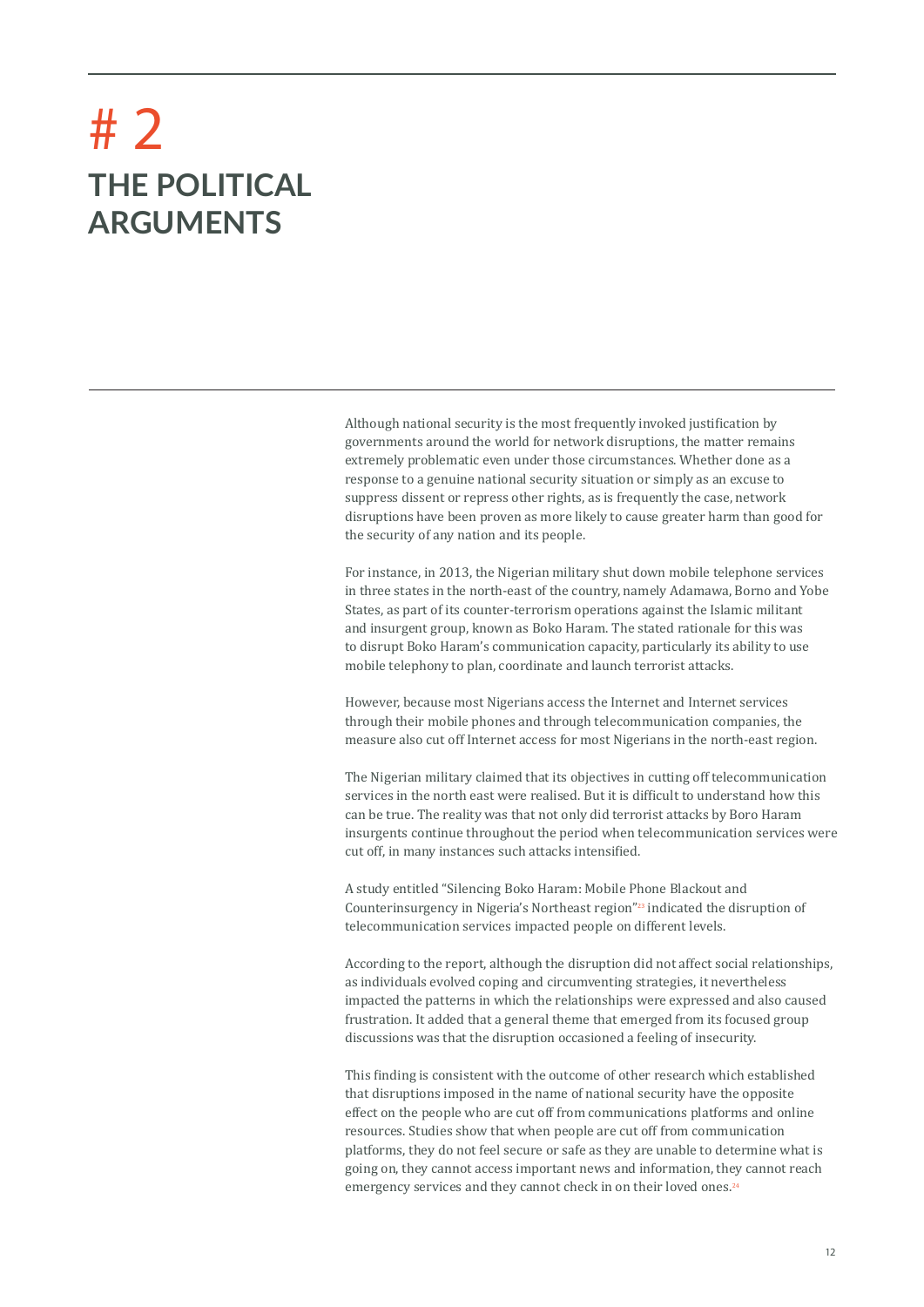Indeed, it is quite easy for disruptions imposed in the name of national security to have a counterproductive effect. For instance, in the "Silencing Boko Haram" study in north eastern Nigeria, a focus group participant expressed the view that she felt that the region was no longer part of Nigeria: "We were cut off from life and from everyone and everything else in Nigeria."<sup>25</sup>

Such sentiments have been known to drive ordinary citizens to become terrorist sympathisers and the propaganda of militant and insurgents begin to resonate with them in the face of such realities.

According to the DW Akademie, "There is no evidence that shutting down the internet helps prevent terrorist attacks, or stops them while they're occurring. The more likely effect is that they prevent police officers and emergency responders from doing their jobs exactly at the moment they're most needed. And it can cause psychological harm, as people can't find out if their loved ones are safe. Governments need to share more about why they order shutdowns, to let the public make an informed choice about the issue."<sup>26</sup>

A common trend on the African continent is the shutting down of Internet services during elections. Yet, this is a threat to the democratic process and has the capacity to undermine the legitimacy of any government that emerges from such a process where network disruptions have been used as a means to control information during elections.

For democracy to be meaningful, citizens must be able to make informed choices during elections. To do this, citizens must have access to accurate, up-to-date and full information about the programmes and policies of all political parties, about the candidates in an election, about the issues being canvassed and the arrangements for the elections. They should also be able to analyse, criticise and contribute to the discourse on the economic and social programmes being canvassed in an electioneering campaign. Given the centrality of the Internet to all media of communications in the digital age, any shutdown or disruption of the Internet, Internet services or telecommunication services during elections undermines this fundamental aspect of the electoral process.

It is also fairly well-established that network disruptions as a means of maintaining or restoring public order aggravates tensions rather than restores order.

A major example of this is Egypt's experience in 2011, when the governmentinduced Internet blackout drove more people into the streets. Internet access was cut off as protests against the regime of Hosni Mubarrak rose in parts of the country. This cut Egypt off from the rest of the world while there was also a blackout between Egyptian opposition figures and the public as well as among members of the public. There was a widespread belief that that shutdown was an outright political effort to reduce or suppress the pressure from the opposition.

As a result of the complete shutdown of the Internet and the attendant lack of information, many Egyptians went out into the streets to find out what was happening,<sup>27</sup> with the result that the shutdown became counterproductive for government which had intended to blackout information about the protests but unwittingly made people leave their homes, initially to find information about the protests, but subsequently joined in.

Despite claims by governments that network disruptions during protests and demonstrations are motivated by the need to ensure people's safety, it is clear that imposing Internet blackouts during protests do not ensure the safety of citizens. On the contrary, such blackouts make it harder for people to get information which would ordinarily ensure their safety.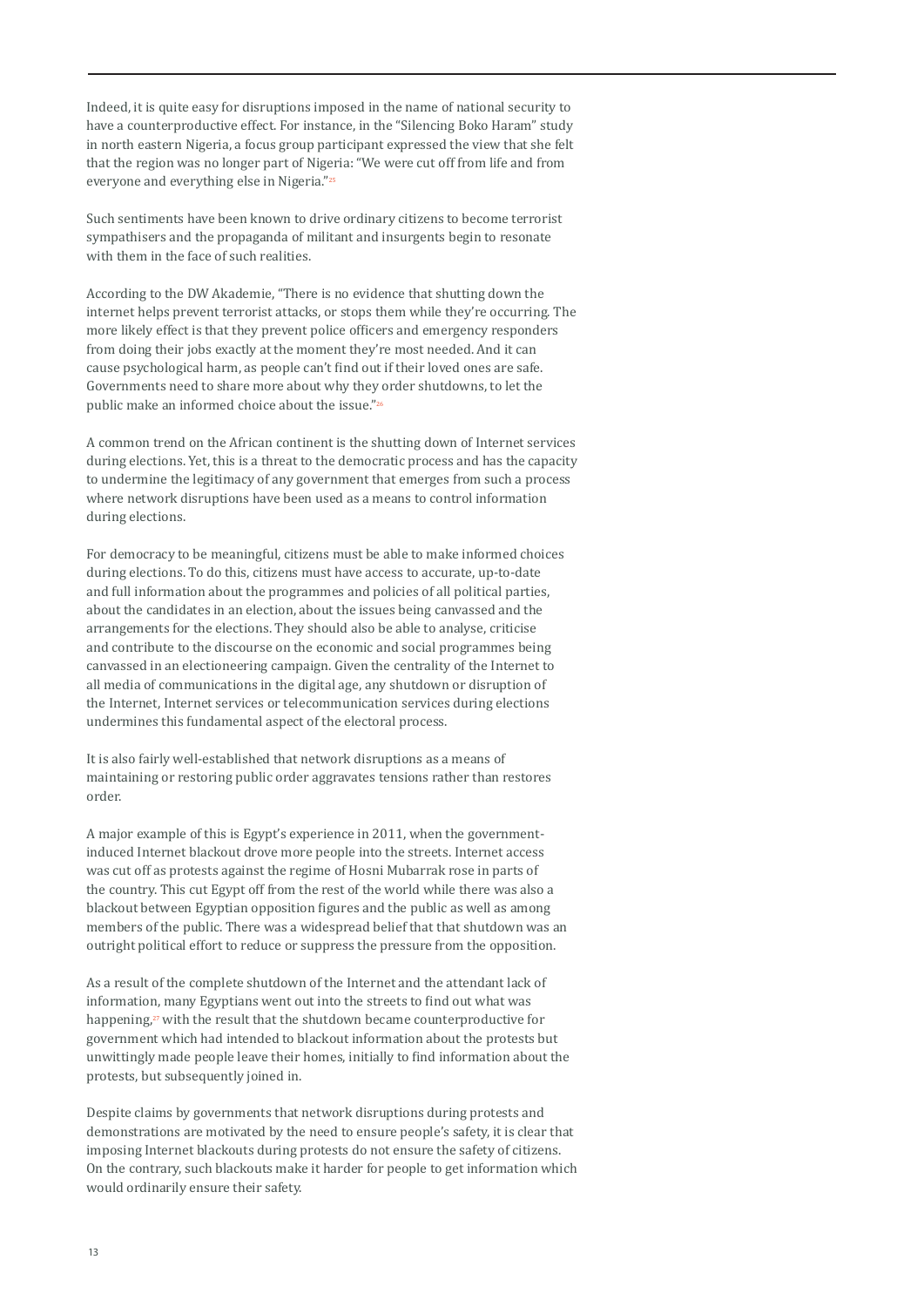It is critically important during periods of conflict, including violent protests, that people have access to accurate and reliable information about the conflict so that they can make informed assessments about their safety, including knowing when to leave the area, knowing areas that are safe and how to get there, how to contact emergency services, etc.

The continued resort to shutting or disrupting the Internet stunts the growth and development of African countries as governments and citizens are denied access to social and other benefits that are available online.

In addition, the practice does not support a positive image of leadership on the African continent and globally. It also reduces the likelihood of bridging the digital divide as disruptions to Internet access undermine public confidence in the network and discourages the investments required to improve Internet access for citizens across the continent.

Network disruptions disrupt and frustrate the open and modernised e-governance systems being set up by governments in Africa to enable the freeflow of information, citizen engagement and interaction with the governments and government representatives and agents as well as to enable the delivery of public services which are increasingly moving online.

The power of the Internet and social media make these valuable tools which can be used to gain some democratic advantage and particularly reinforce democratic processes, driving efficiency, fostering innovation, empowering public sector workers, ensuring transparency and accountability, and exposing corruption.

With African leaders continually disrupting Internet access for their citizens, they are less likely to gain the respect of their counterparts in other parts of the world who would continue to view them as tyrants and despots violating the rights of their citizens.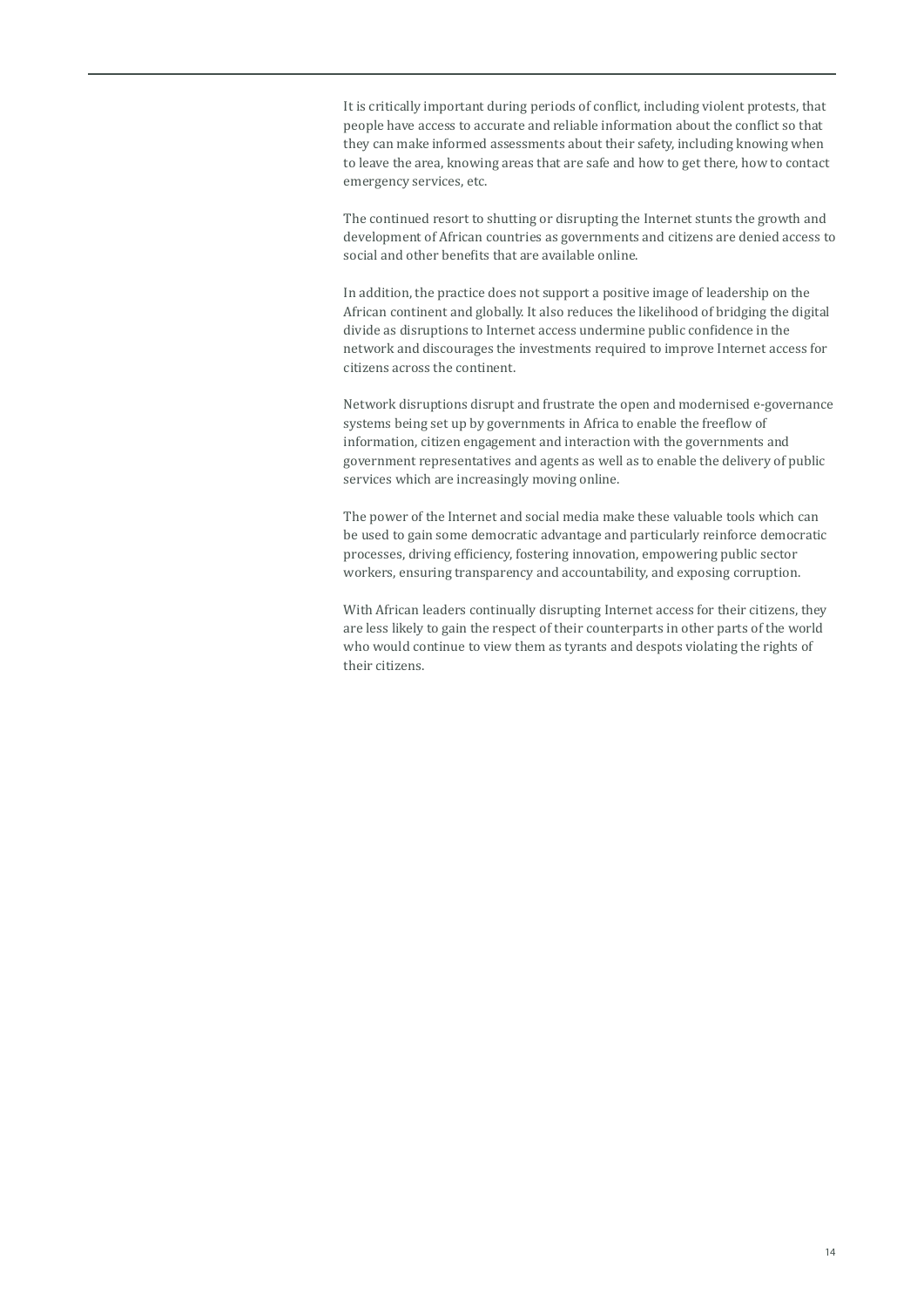# **THE ECONOMIC ARGUMENTS** # 3

The economic arguments against network disruptions can be summarised as follows:

- a. Africa aspires to leverage on ICTs for economic development
- b. There have been massive investments in ICT infrastructure in the continent
- c. Network disruptions therefore cause economic losses
- d. Who pays for the losses?

## **A) AFRICA ASPIRES TO LEVERAGE ON ICTS FOR ECONOMIC DEVELOPMENT**

Africans recognise the role played by the Internet in economic development. This is evident from the goals set out in policies in individual states as well as in regional documents. The African Union (AU), for example, is currently implementing Agenda 2063, a structure for the socio-economic transformation of the continent over the next 50 years. Agenda 2063 is founded upon several aspirations. Aspiration 6 is on people-centred and inclusive development while Aspiration 7 is for Africa to be a strong, united and influential global player and partner.<sup>28</sup> Both of these goals are at risk when a significant number of people are cut off communication due to network disruptions.

The AU has acknowledged the role played by ICTs in economic development. It has established the Committee on Communication and Information Technologies (STC-CICT) which is one of 14 Specialised Technical Committees that are under the Executive Council of the Union.29 The mandate of the STC-CICT is to increase access to technology in Africa and promote more use of ICTs in Africa to reduce the digital divide and improve the quality of life for Africans. The Committee aims to "oversee the promotion, coordination and the strengthening of CIT programmes for the accelerated economic growth of Africa; develop mechanisms through which CIT contributes to the establishment of the African information Society; promote public investments on CIT infrastructure services and applications; and develop frameworks for the harmonization policies and regulations in the continent."

### **B) THERE HAVE BEEN MASSIVE INVESTMENTS IN ICT INFRASTRUCTURE IN THE CONTINENT**

Two important STC-CICT reports that have been adopted in form of Ministerial Declarations are the Abuja<sup>30</sup> and Oliver Tambo<sup>31</sup> Declarations. Both Declarations aspire to increase the uptake of ICTs in Africa to spur economic development and are the basis on which Africa has been pursuing an .africa gTLD. The .africa domain is expected to attract international trademarks to the African Internet space and drive more international traffic to the continent. These are goals that will be difficult to achieve when there is no predictability of Internet access particularly during times of political tension, such as in the run-up to and during elections.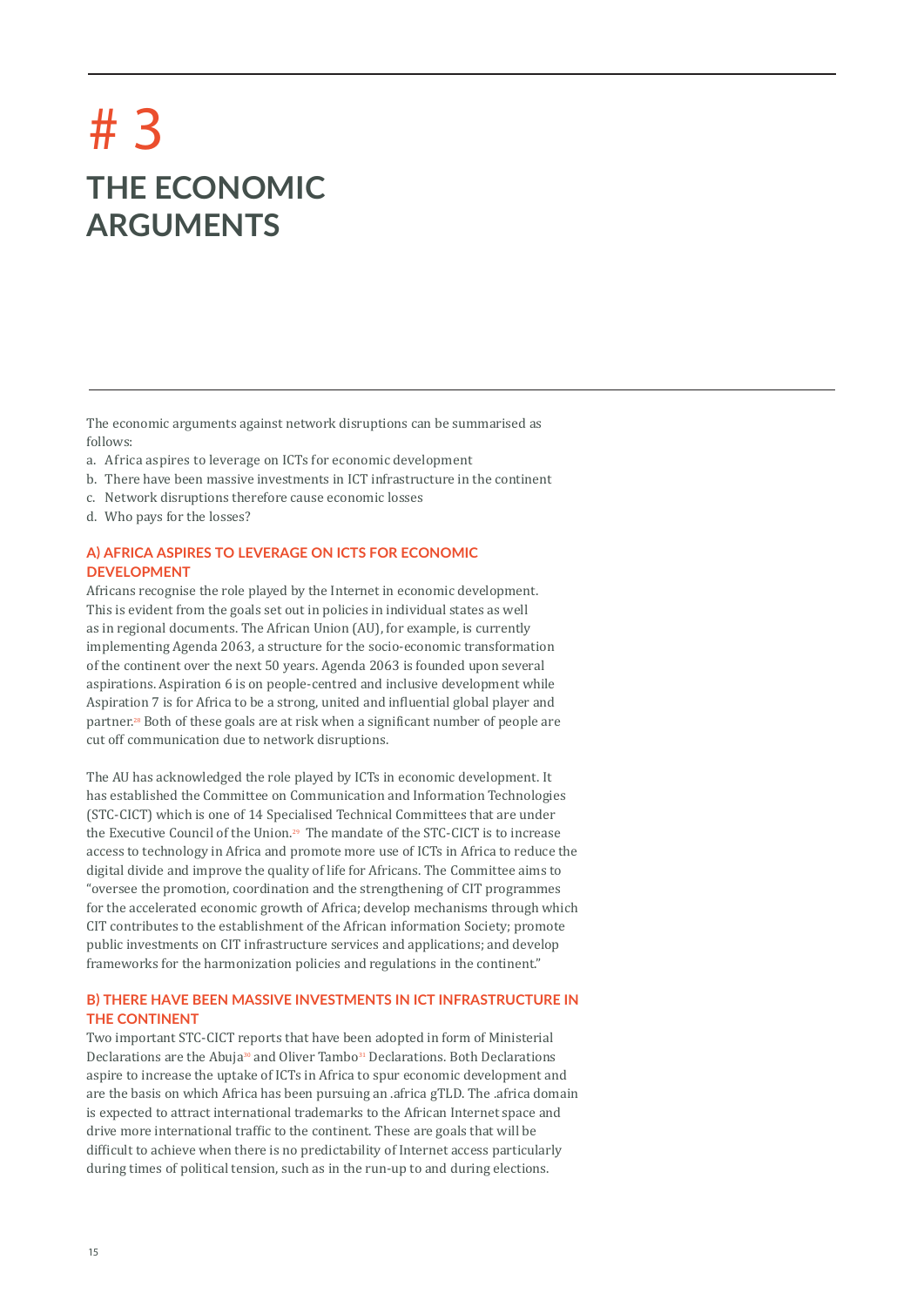African regional economic communities<sup>32</sup> all have policies for the harmonisation of Information and Communication Technology. The South African Development Community (SADC), for instance, has the Protocol on Transport, Communication and Meteorology<sup>33</sup> which was most recently updated in 2012. The East African Community (EAC) has a Regional Framework for Harmonisation of National ICT Policies as well as a Study on Harmonisation of EAC Communications Regime. It is under these frameworks that the East African Legislative Assembly passed the East African Electronic Transactions Bill in 2014 to pave way for a harmonised e-commerce market in the region. The COMESA adopted an ICT Policy in 2003 while the ECCAS has the 2009 Regional ICT Development Policy. The CEMAC on the other hand developed a Regional Harmonisation Policy for Regulation of Electronic Communications.

Under these economic visions, there has been development of ICT infrastructure all over the continent. For instance, Africa boasts seven submarine cables on the east coast and nine on the west coast. These have been key to lowering the cost of Internet and increasing the quality of service delivery in sectors such as banking, farming, education, entertainment and e-government. The availability of good bandwidth has boosted the Internet economy and, with current growth rates, it is estimated that by 2020, sub-Saharan Africa will have close to half of the world's smartphone connections.34 Africa has also been a global leader in innovations such as mobile money. The leading mobile money platform MPesa for instance has over 22 million subscribers in Kenya and transacts over 15 billion Kenyan shillings daily.35

#### **C) NETWORK DIRSUPTIONS THEREFORE CAUSE ECONOMIC LOSS**

Network disruptions are therefore not congruent with the economic aspirations and investments in the continent. Studies show that disruptions cost the global economy about 2.4 billion US dollars in 2016.36

Connected to the economic effects are indirect consequences such as reduced productivity by those whose jobs rely on the Internet. Disruptions also decrease investor confidence and these effects are felt even where there were partial disruptions.<sup>37</sup> Where a full disruption takes place, the losses are even more severe, as was the case, for example, during the disruption in Anglophone Cameroon. In these cases, small and medium enterprises are completely shut down due to lack of network connectivity, such enterprises depending on services such as the Internet and mobile money for provision and exchange of goods and services.

#### **D) WHO PAYS FOR THE LOSSES?**

While the economic impact of disruptions is clear, there is no clarity on who pays for the losses incurred as a result of them. Like many other expenses in a market economy, it is likely that these costs are passed on to the consumer. In a continent that is comprised of developing and least developed countries, the focus should be on lowering the cost of access to the Internet so as bring more people to the Internet. Network disruptions do the opposite.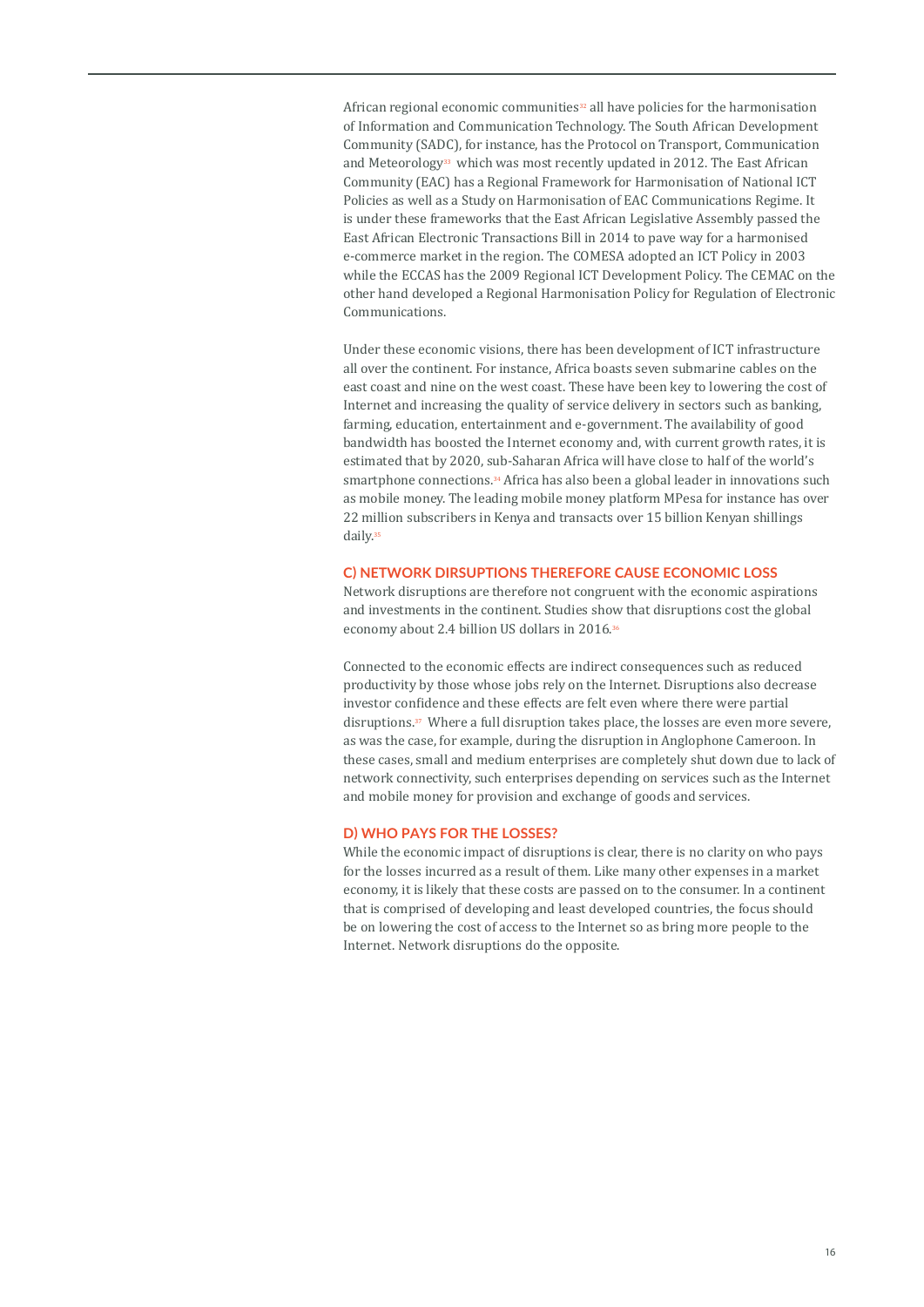## **CONCLUSION AND RECOMMENDATIONS**

The digital age has revolutionised almost all aspects of human existence and this includes how and where human rights are exercised. It is evident that the Internet is a powerful enabler for the realisation of human rights across the globe. It is a means by which citizens stay informed, access information, express themselves, seek personal and economic development and participate in their own governance. And these are fundamental rights guaranteed by international, regional and national frameworks. Any form of disruption of the Internet or other networks therefore restricts spaces for the exercise and enjoyment of human rights.

As with many other technological advancements, the Internet has its own challenges, but the benefits and potential it offers far outweigh the challenges. It is therefore instructive to seek progressive and rights-respecting avenues for addressing challenges associated with the use of the Internet rather than arbitrarily shutting down the Internet and other telecommunications networks, which curtails people's rights. In consideration of the above, the following recommendations are made:

- Governments have an obligation to protect the rights of their citizenry offline and online. This obligation should not be sacrificed at any point in the name of national security, stability and/or peace as clearly spelt out in Article XIII(2) of the Declaration of Principles on Freedom of Expression in Africa. Both are responsibilities of governments and should both be considered as such so that decisions on both areas complement each other rather than override each other.
- Stricter mechanisms and sanctions at the international and intergovernmental levels should be put in place to deter governments from network disruptions.
- Open, secure and free access and use of the Internet should be recognised as a right.
- Rights-based multi-stakeholder approaches should be adopted in Internet policy formulation to ensure that Internet policies are human rights respecting.
- More awareness and sensitisation are necessary to correct misconceptions and re-orient governments and other stakeholders on why the Internet should remain open at all times.
- The Internet is increasingly interconnected with many functions of life in Africa. Advocacy against disruptions should therefore be undertaken not only by civil society organisations but also investors, businesses and the public at large.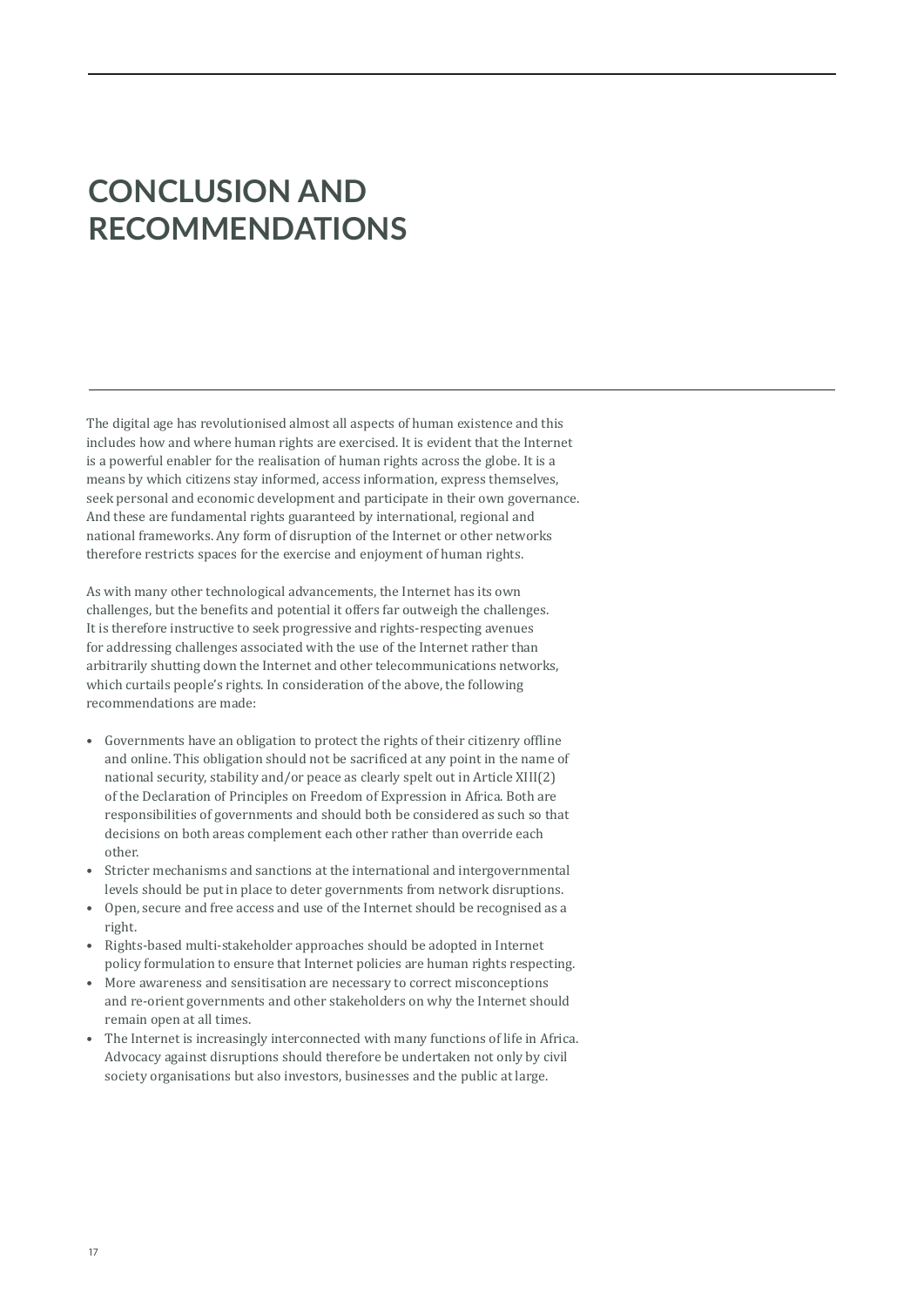## **ENDNOTES**

- 1. See the Annex to this brief for a full breakdown of all recorded network disruptions in Africa since 2011.
- 2. Human Rights Council, Resolution 32/13, The promotion, protection and enjoyment of human rights on the Internet, UN Doc. A/HRC/RES/32/13, 18 July 2016.
- 3. UN General Assembly, Report of the Special Rapporteur on the promotion and protection of the right to freedom of opinion and expression, David Kaye, UN Doc. A/71/373, 6 September 2016, Para 21; UN Human Rights Council, Report of the Special Rapporteur on the promotion and protection of the right to freedom of opinion and expression, Frank La Rue, UN Doc. A/HRC/17/27, 16 May 2011, Paras 30-31 and 78-79.
- 4. African Commission on Human and Peoples' Rights, Resolution on the Right to Freedom of Information and Expression on the Internet in Africa, ACHPR/Res. 362(LIX) 2016.
- 5. African Commission on Human and Peoples' Rights, Inter-Session Activity Report of Advocate Pansy Tlakula, Chairperson and Special Rapporteur on Freedom of Expression and Access to Information (May to October 2016).
- 6. Freedom Online Coalition, Statement on restrictions on access to social media, August 2014.
- 7. Global Network Initiative and Telecommunications Industry Dialogue Joint Statement on Network and Service Shutdowns, 12 July 2016.
- 8. Deloitte, "The economic impact of disruptions to Internet connectivity: A report for Facebook", October 2016.
- 9. Center for Technology Innovation at the Brookings Institution, "Internet shutdowns cost countries \$2.4 billion last year", October 2016.
- 10. Universal Declaration of Human Rights
- 11. Ibid.
- 12. Human Rights Council, Resolution 32/13, The promotion, protection and enjoyment of human rights on the Internet, UN Doc. A/HRC/RES/32/13, 18 July 2016.
- 13. African Commission on Human and Peoples' Rights, Resolution on the Right to Freedom of Information and Expression on the Internet in Africa, ACHPR/Res. 362(LIX) 2016.
- 14. Ibid.
- 15. African Declaration on Internet Rights and Freedoms, available at: www.africaninternetrights. org.
- 16. Carr, D., "How Obama Tapped Into Social Networks' Power", The New York Times, 9 November 2008, available at: www.nytimes.com/2008/11/10/business/media/10carr.html.
- 17. Akwagyiram, "How Technology Eased Buhari's Path To Power In Nigeria", Reuters, 2 April 2015, available at: www.reuters.com/article/nigeria-election-technology-idUSL6N0WZ2JF20150402.
- 18. UN Human Rights Council, Report of the Special Rapporteur on the promotion and protection of the right to freedom of opinion and expression, Frank La Rue, UN Doc. A/HRC/17/27, 16 May 2011, Para 78.
- 19. Arid Lands Institute, "Violation of Freedom of Expression in Ethopia: Statement delivered at the 53rd ordinary session of the African Commission on Human and Peoples Rights in Banjul, Gambia", Pambazuka News, 9 May 2013, available at: https://www.pambazuka.org/activism/violationfreedom-expression-ethiopia.
- 20. Tungali, A., "The Evolution of Internet Shutdowns in DR Congo,"31 March 2017, cipesa.org, 31 March 2017, available at: www.cipesa.org/2017/03/the-evolution-of-internet-shutdowns-in-dr-congo/.
- 21. African Freedom of Expression Exchange, "Internet Blackout Rages on in North-west and Southwest Cameroon", 24 February 2017, available at: www.africafex.org/access-to-information/ internet-blackout-rages-on-in-north-west-and-south-west-cameroon.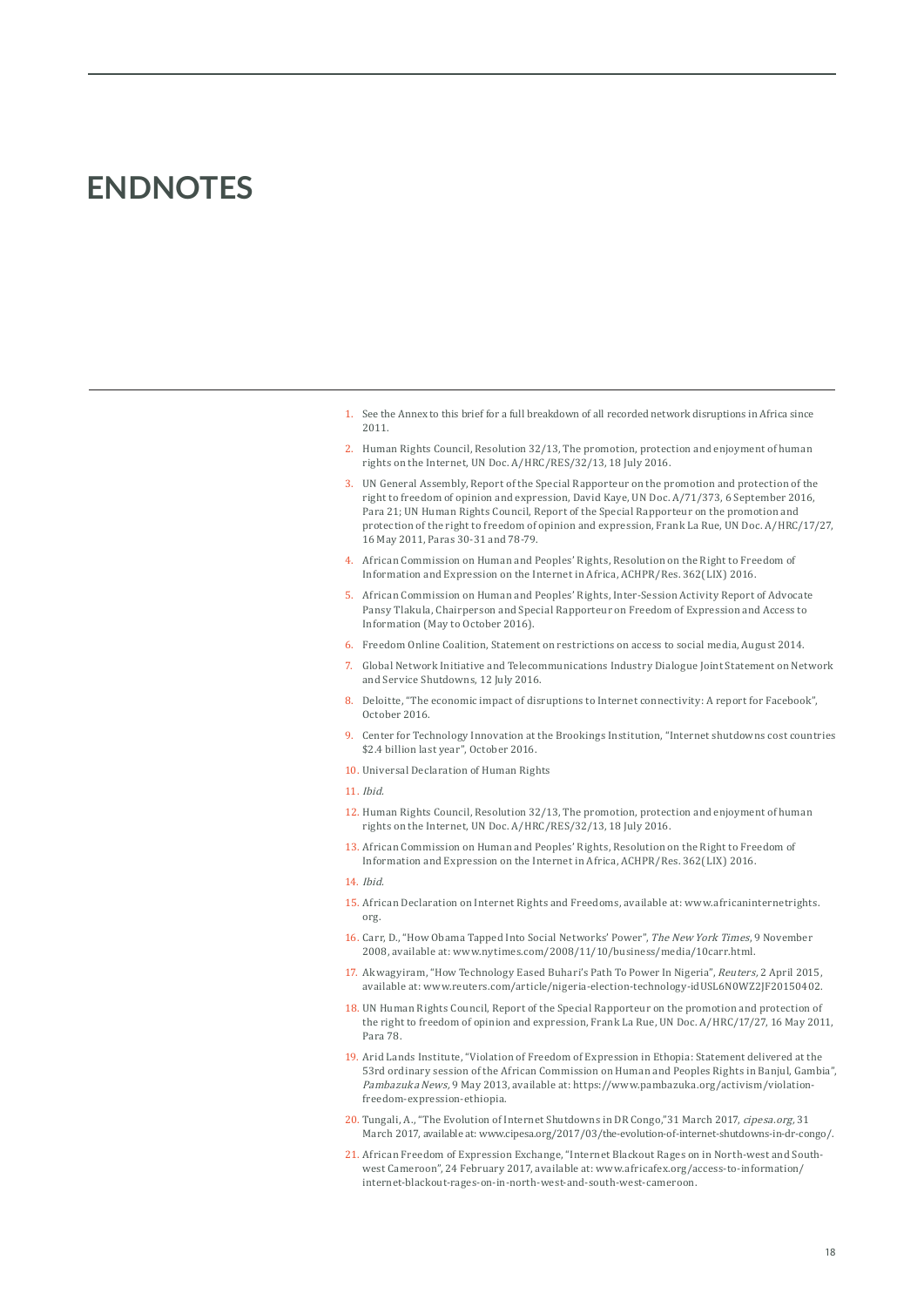- 22. BBC News, "Google coding champion whose Cameroon hometown is cut off from the internet", bbc. co.uk, 10 February 2017, available at: www.bbc.co.uk/news/world-africa-38922819.
- 23. Jacob, J. U. and Akpan, I., "Silencing Boko Haram: Mobile Phone Blackout and Counterinsurgency in Nigeria's Northeast region", Stability: International Journal of Security & Development, Volume 4(1): 8, pp. 1-7.
- 24. Aydin, D. D., "Five excuses governments (ab)use to justify internet shutdowns", Access Now, 6 October 2016, available at: ww.accessnow.org/five-excuses-governments-abuse-justify-internetshutdowns/.
- 25. See above, note 23
- 26. Olukotun, D. B., "Internet shutdowns an explainer", DW Akademie, 12 December 2016, available at: www.dw.com/en/internet-shutdowns-an-explainer/a-36731481.
- 27. Howard, P., Agarwal, S. and Hussain, M., "When Do States Disconnect Their Digital Networks? Regime Responses to the Political Uses of Social Media", SSRN, 9 August 2011, available at: www. papers.ssrn.com/sol3/papers.cfm?abstract\_id=1907191.
- 28. African Union, Agenda 2063, available at: www.au.int/en2/agenda2063.
- 29. The Executive Council coordinates and takes decisions on policies in areas of common interest to Member States, considers issues referred to it and monitors the implementation of policies of the Assembly of Heads of State.
- 30. 2010 Abuja Declaration on the Third Conference of African Ministers in Charge of Communications and Information technologies, available at: www.au.int/web/sites/default/files/newsevents/ workingdocuments/27218-wd-2010\_abuja\_declaration\_final\_verision\_eng\_0.pdf.
- 31. 2010 Oliver Tambo Declaration by African Union Ministers in charge of Communication and Information Technologies available at: www.researchictafrica.net/multistake//African\_ Union\_2009\_-\_Oliver\_Tambo\_Declaration.pdf.
- 32. These are the East African Community (EAC), the Southern African Development Community (SADC), the Economic and Monetary Community of Central Africa (CEMAC) and the Economic Community of Western African States (ECOWAS).
- 33. Southern African Development Community, Protocol on Transport, Communication and Meteorology, available at: www.issafrica.s3.amazonaws.com/site/uploads/TRANSPCOMM.PDF.
- 34. GSMA, "The Mobile Economy 2014", 2015, available at: www.gsmaintelligence.com/research/?file =bb688b369d64cfd5b4e05a1ccfcbcb48&download.
- 35. Ondieki, E., "M-Pesa transactions rise to SH15bn daily after systems upgrade", Daily Nation, 8 May 2016, available at: www.nation.co.ke/news/MPesa-transactions-rise-to-Sh15bn-after-systemsupgrade/1056-3194774-llu8yjz/index.html.
- 36. See above, note 9. In the study, the author measured the percentage of country's GDP that is derived from the Internet to measure the impact of shutdowns.
- 37. See above, note 8. The study estimated that in a country with medium connectivity like Kenya, the economic impact would be about 1% of GDP.